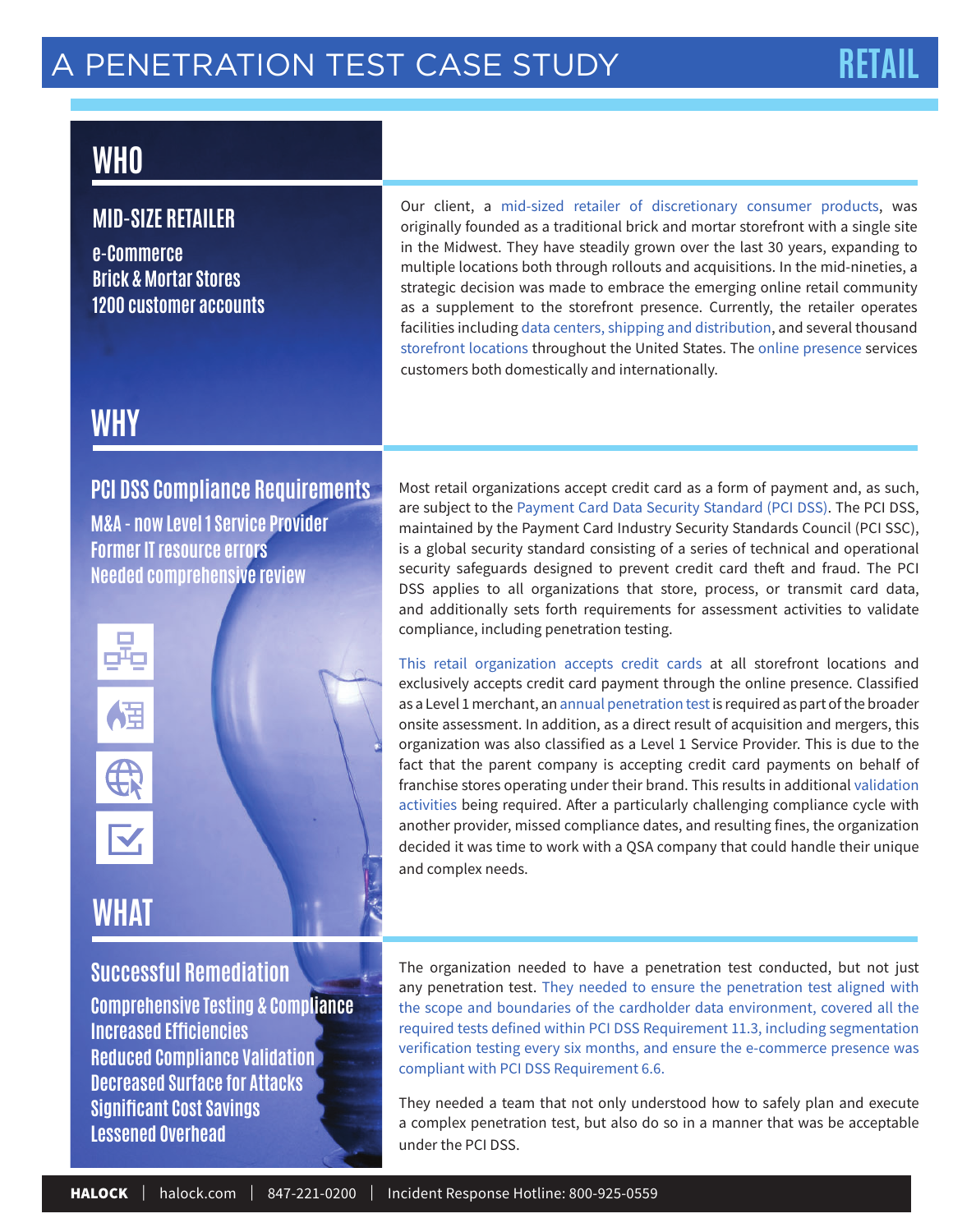#### Scope Definition

Scope definition is the critical step to developing the approach for any penetration test engagement. An initial consultation meeting was conducted to gather the business requirements, discuss compliance requirements, and determine the scope of review. This process is as much about requirements gathering as it is about education. As the retailer utilizes segmentation to reduce the scope and boundaries of their compliance requirements and validation, particular focus was paid to the network architecture and flow of card data throughout the environment. During this discussion with a HALOCK QSA, it was determined that the scope would include several components:

- EXTERNAL, NETWORK, and WEB APPLICATION PENETRATION TESTING which required a single production data center, fully isolated from all other environments, housed the e-commerce environment.
- Two call centers, connected to an isolated segment at a second operations data center, contained staff handling card data. Both call center sites and portions of the data center would also require internal network penetration testing. The call centers had no direct internet access as traffic was routed through the data center, therefore external network penetration testing of the latter would be required.
- Internal network penetration testing required for the retail storefront presence. As all the store locations was hub and spoke connected to the operations call center, a plan was developed to deploy centrally to reach each store utilizing the wide area network, reducing the cost of testing.
- Limited access was permitted to both data centers from corporate, however segmentation was implemented to minimize the scope of PCI compliance at the corporate location. Wireless was present at corporate, but also segmented to prevent wireless access into the cardholder data environment. Internal network penetration testing would be required within this isolated environment as well as segmentation verification testing to confirm segmentation was effective between the cardholder data environment and the remaining out of scope corporate networks. This segmentation verification testing would also have to be repeated every six months.
- REMEDIATION VERIFICATION TESTING would be needed to retest any identified vulnerabilities following remediation but prior to compliance validation submission, as required by the PCI DSS.

The complete scope of review, methodology, and related considerations are consolidated for the customer's review and approval.

### Planning and Preparation

Following finalization of contracts, an initial planning call was conducted. The agenda for this initial call was to identify stakeholders, discuss general planning considerations, and make arrangements to conduct follow up meetings with various members of the organization. Several considerations emerged.

First, as the compliance validation data was fast approaching, a timeline was developed to ensure there would be adequate time for preparation, testing, reporting, remediation, and verification. Float was worked into the schedule to accommodate several upcoming change freezes that prohibited testing from being performed during those windows. Additionally, delays in preparation were anticipated and accounted for because one of the data centers was managed by a third-party provider with a history of missing committed deadlines. Second, due to a recent migration, it was determined that the target IP ranges would need to be reviewed and updated to reflect several changes to the assigned ranges.

All planning considerations, including technical details, planned upcoming meetings, fieldwork details, and related considerations were documented in a detailed project plan. This plan was updated as information requests were completed, and details were finalized. As the fieldwork testing dates approached, reminders, updates, and a final planning review meeting was conducted to ensure everything required for testing was in place and that no other open items remained. Everything was confirmed to be complete and accurate.









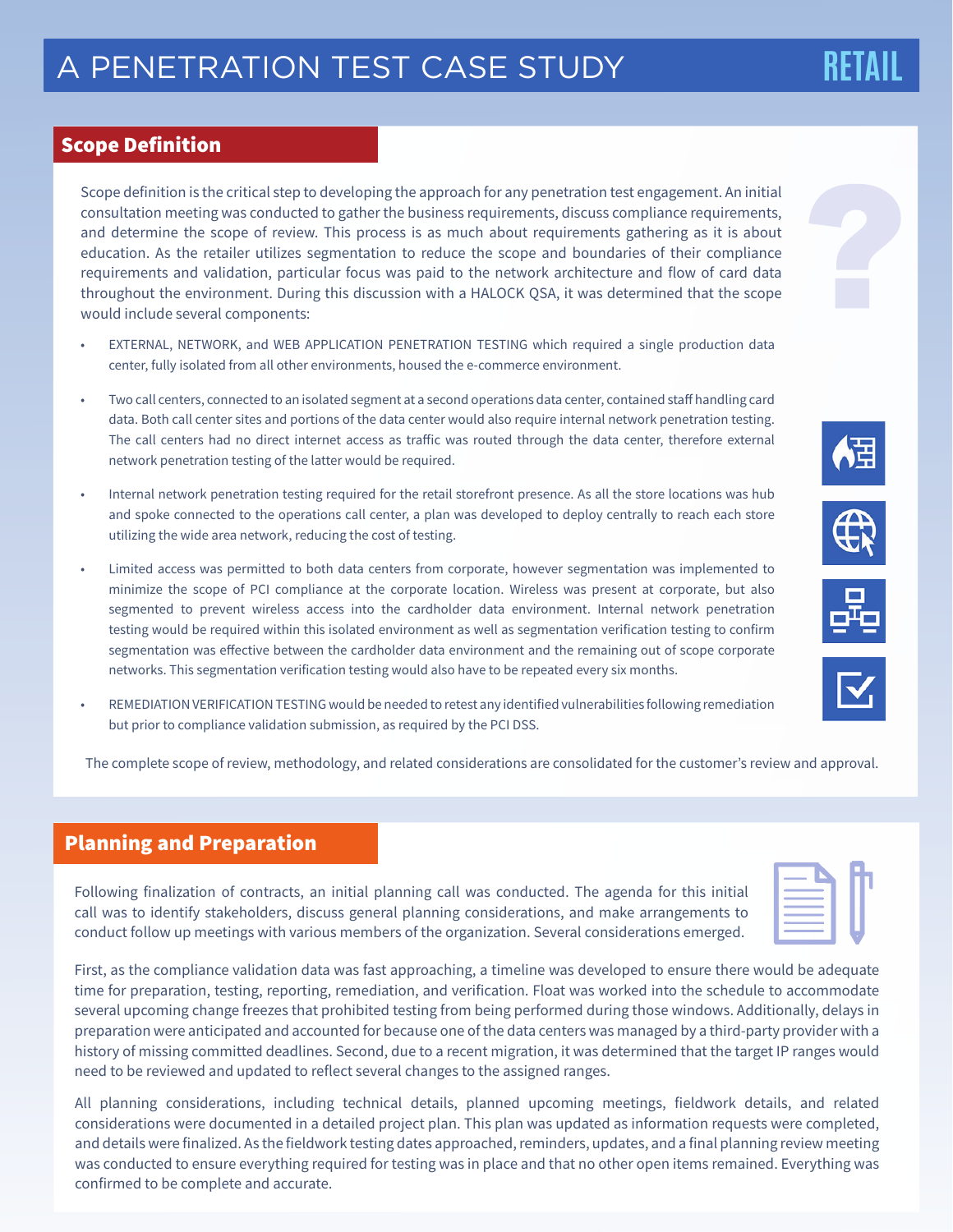### Penetration Test Fieldwork

On the first scheduled test shift, a notice was issued to all stakeholders that testing was beginning. HALOCK initially began reconnaissance activities, both internally and externally, originating from several points of origin. The team collaborated to ensure network discovery and segmentation verification covered each scenario and all target networks from each origin, responding hosts and services were located and documented, and that potential vulnerabilities affecting these hosts were enumerated. The team compiled the results of the discovery phase, finalized target lists within the sampling requirements defined, and developed an attack plan.

Testing progressed iteratively as the team moved through each target environment, pursued exploits, eliminated false positives, and confirmed the presence of exploitable vulnerabilities. Initially, very little opportunity to gain access was observed. Testing continued for several days, each beginning and ending with notices and status. By midweek, the team identified a portion of the environment that did not demonstrate the same level of security hardening as observed elsewhere. It was also observed that this portion of the environment was largely comprised of franchise stores.

Pursuing several vulnerabilities, an exploit was executed, resulting in access to several PC based point of sale terminals at two different franchise locations. Testing progressed through several phases of privilege escalation, lateral movement, data exfiltration, and related activities. This access resulted in the identification of several vulnerabilities that would materially affect PCI compliance validation. Using information obtained at this site, including configuration data, documents access, and password hashes obtained on the compromised hosts, HALOCK revisited networks that had (up to this point) been resilient against attack. The access achieved at the franchise store allowed HALOCK to gain an initial footprint within the data center environment that was expanded as testing progressed.

The customer was notified during testing due to the criticality of the vulnerabilities, however testing continued as scheduled. Testing of the application was also being conducted in parallel, with several vulnerabilities identified as a result.

### Delivery of Results

At the conclusion of testing, the team gathered evidence, documented step by step walkthroughs of each exploit, developed remediation recommendations, and compiled the complete results into the formal PCI DSS penetration test report. This report was subjected to QA to ensure quality and completeness, then securely issued to the customer for advance review.

The HALOCK project manager also coordinated a follow up review meeting with stakeholders identified by the customer as involved in remediation planning. During these meetings, the findings, recommendations, and next steps were discussed. During these discussions, new information emerged. Namely, it was determined that the

specific franchises compromised during the penetration test were all located in a region outside the coverage of corporate field support. As such, a third party had been contracted to manage the environment. This shed light on why these environments did not exhibit the same security protections as the rest of the target environment.

It was also determined that the e-commerce website had recently been updated by a different third party with all identified vulnerabilities being observed in the recently updated areas of the web application. While the technical recommendations were important and would be implemented by the customer, these additional insights established root cause that also influenced operational and procedural remediation activities to address third party oversight.

#### \*Samples available.